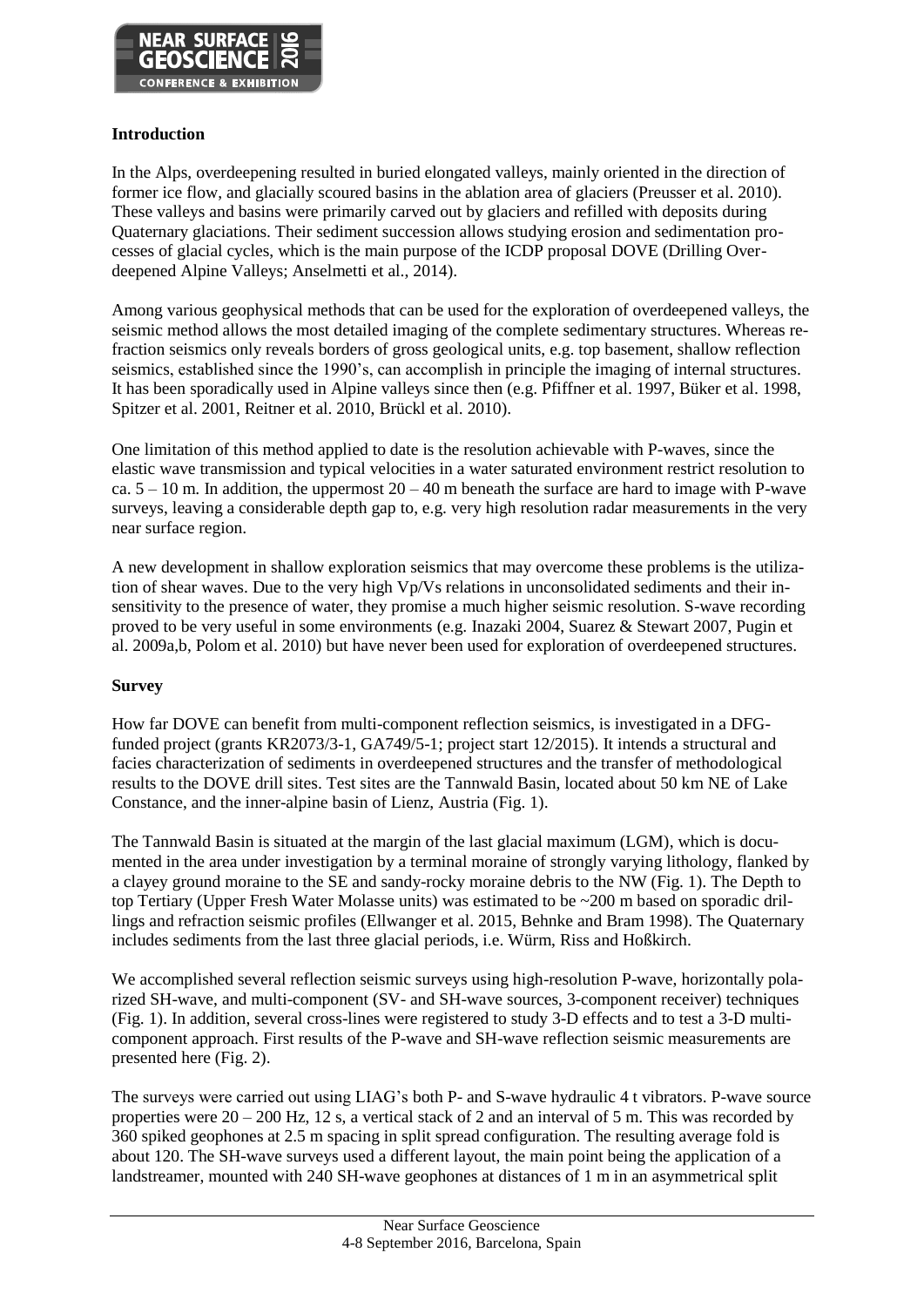

spread configuration. The sweep frequencies were reduced to  $10 - 100$  Hz, due to the more severe damping of S-waves at higher frequencies. Shot point distance was reduced to 4 m, and the 10 s sweep was repeated four times, the last two sweeps excited with opposite polarity to suppress remaining portions of P-waves.



*Figure 1 (a) Overview of seismic surveys and boreholes in the study area of the Tannwald Basin, (b) position of the two exemplary investigation areas, the Tannwald Basin and the Lienz Basin plotted on the background of the last glacial maximum (right).*

# **Results**

The processing of the P-wave data included refractions statics, spectral balancing using the full range of exited frequencies, i.e.  $20 - 200$  Hz, and prestack-depth migration (PSDM) iterated with reflection tomography. The PSDM improved the section significantly compared to NMO/DMO processing. The processing of the S-waves is still preliminary, the example presented here includes elevation statics, a f-k filter to suppress low velocity surface waves, a spectral balancing of the full frequency range, i.e. 10 – 100 Hz, DMO processing and a post stack FD migration.

Both the P-wave and SH-wave profiles turned out to have high quality and exhibit same overall structures. All P-wave profiles delineate strong reflections of the base of the Tannwald Basin, i.e. top Molasse and the basal till as lowermost Quaternary sedimentation. This preliminary interpretation is supported by nearby boreholes drilled in the 1990's, e.g. for groundwater exploration. Depth of the basement varies from ca. 80 m in the western part of the study area to at least 220 m at the deepest point in the eastern part of the study area. It is an open question whether the depression-like structure reaching down to 280 m depth (1400 – 1900 m in profile 1P) consists of Quaternary units. The shallow and deep portion of the basin are connected by a prominent  $\sim 10^{\circ}$  dipping ramp. The Quaternary basin infill is characterized by strongly varying reflections, ranging from bright continuous reflections e.g. below the terminal moraine to nearly reflection free regions, e.g. the uppermost 40 m SW of the terminal moraine and a more extensive region NE of the moraine. The latter one shows strong scatter in the unstacked data.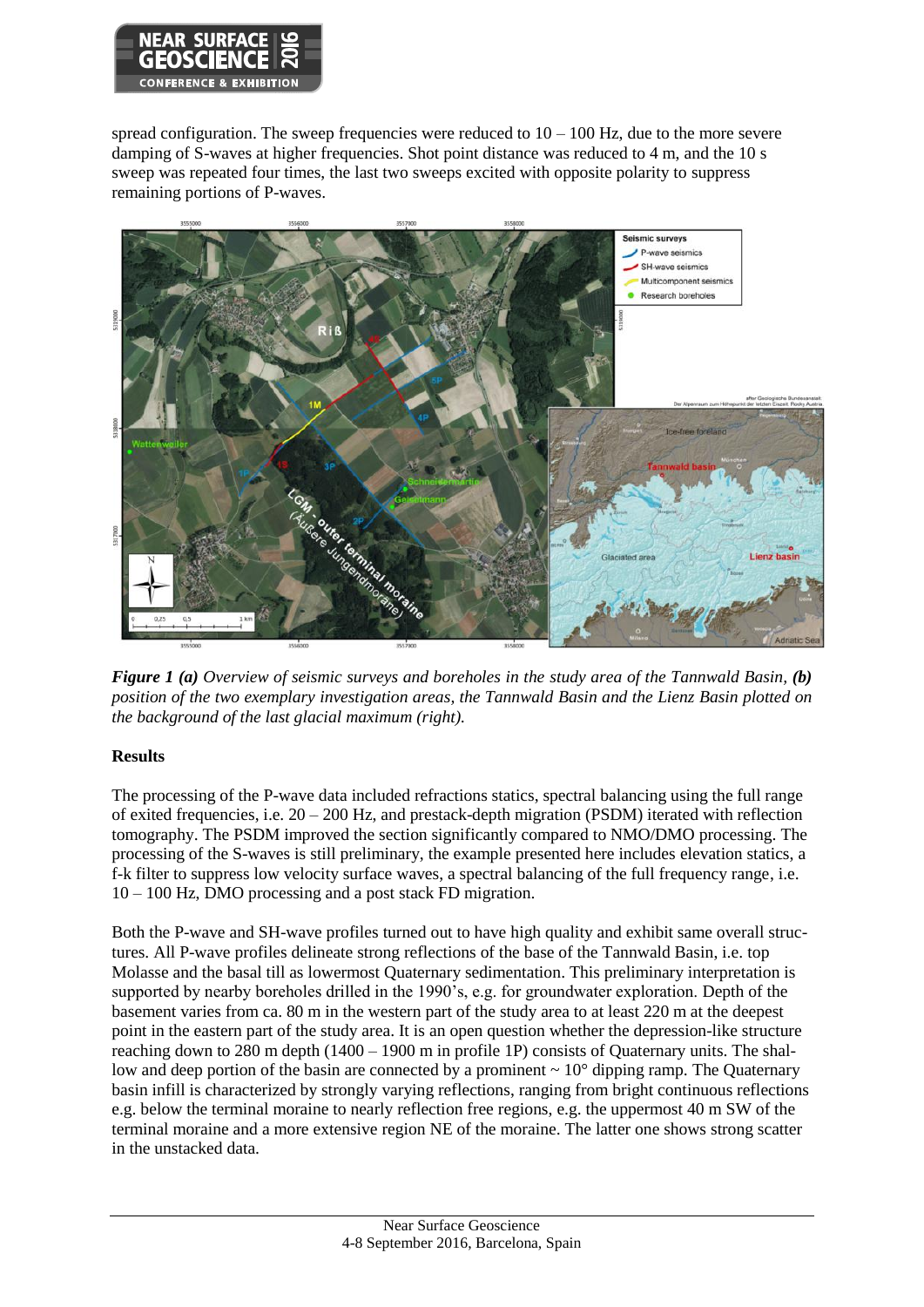

Some of these structures are recognized in the SH-section as well, e.g. the prominent ramp-like structure, which seems to be imaged with even better resolution. However, the deepest part of the basin in the NE part is not imaged by SH-waves. The region with very faint (P-) reflections SW of the terminal moraine displays very high resolution (SH-) reflectors, similarly to the region NE of the moraine, where strong and continuous reflectivity shows up down to a depth of  $\sim$  40 m. At larger depth the appearance of reflections is similar to that of the P-wave section.

These differences in data quality between P-waves and SH-waves may partly be attributed to higher damping and scattering of the SH-waves, which causes a lower depth of investigation or the response to different parameters in addition.



*Figure 2 (a) Prestack depth migration of profile 1P. A preliminary interpretation based on an older research borehole (shown in Fig. 2c) is superimposed. Planed drilling sites for the ICDP project are marked on top. (b) Poststack migrated and depth converted DMO section of profile 1S, with the preliminary interpretation of the P-wave section superimposed. Note: datum plane is different for both sections, vertical exaggeration is 2. (c) simplified lithostratigraphy and chronostratigraphy of the research borehole "Schneidermartin" (LGRB, pers. com.), location see Fig. 1. Note different depth scale.*